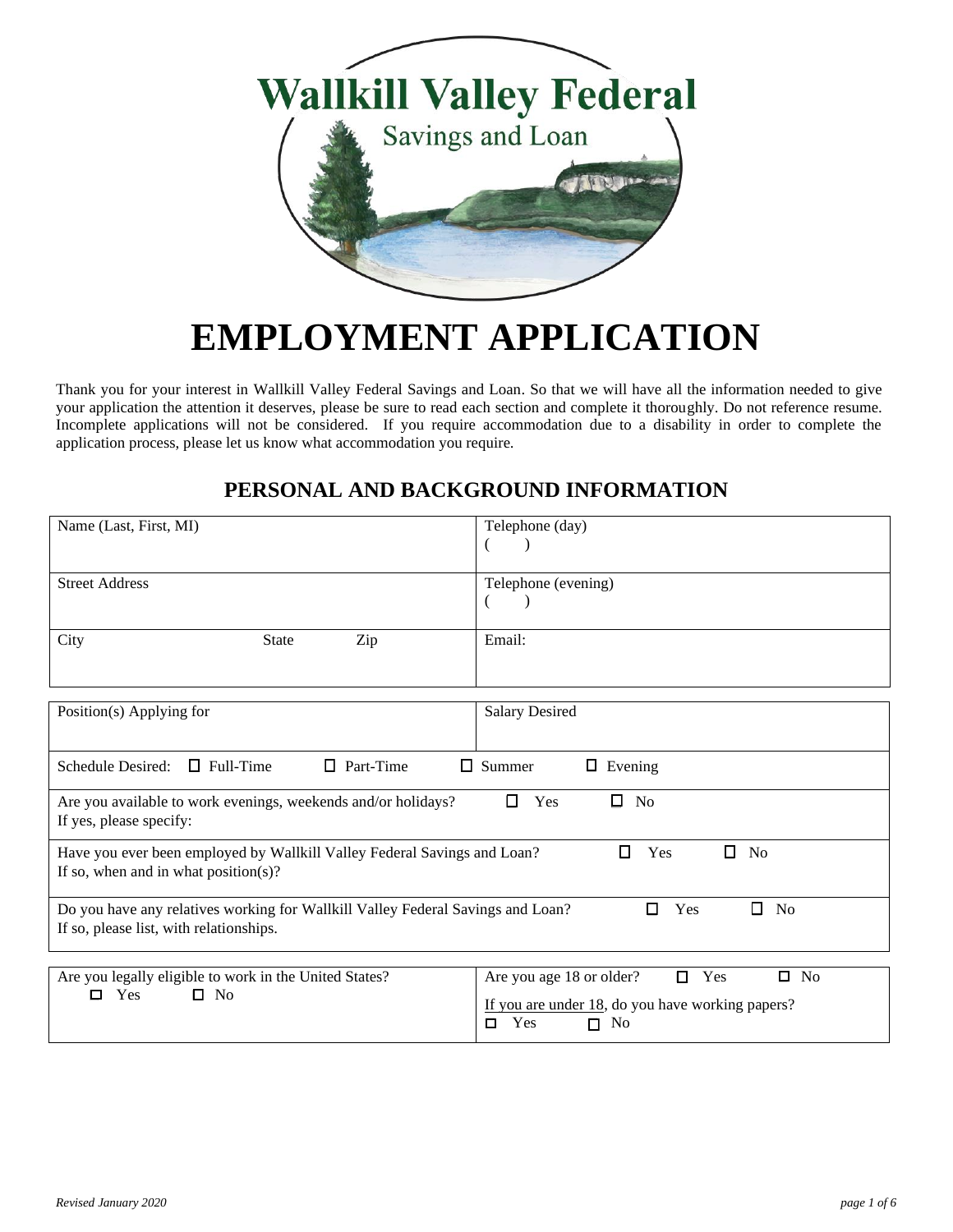Have you ever been convicted of any crime for which you have neither received nor applied for a sealing order? (Conviction is not necessarily a disqualification for employment.)

#### $\square$  Yes  $\square$  No

If you answered "yes," please attach a separate page describing the nature of the offense(s), the date(s) of the conviction(s) and the nature of any rehabilitation.

**Note: You are not required to disclose the existence of any arrest, criminal charge or conviction, the records of which that have been expunged by court order. Criminal records subject to erasure pursuant to state statutes are records related to (a) determinations of "delinquency" or that, as a child, you were a member of a family with service needs, (b) a ruling you are a "youthful offender", (c) a finding you are not guilty for a criminal charge, or (d) a conviction for which you have received an "absolute pardon". Any person whose criminal records have been erased pursuant to state statute shall be deemed to never have been arrested within the meaning of the general statutes with respect to the proceedings so erased and may so swear under oath.**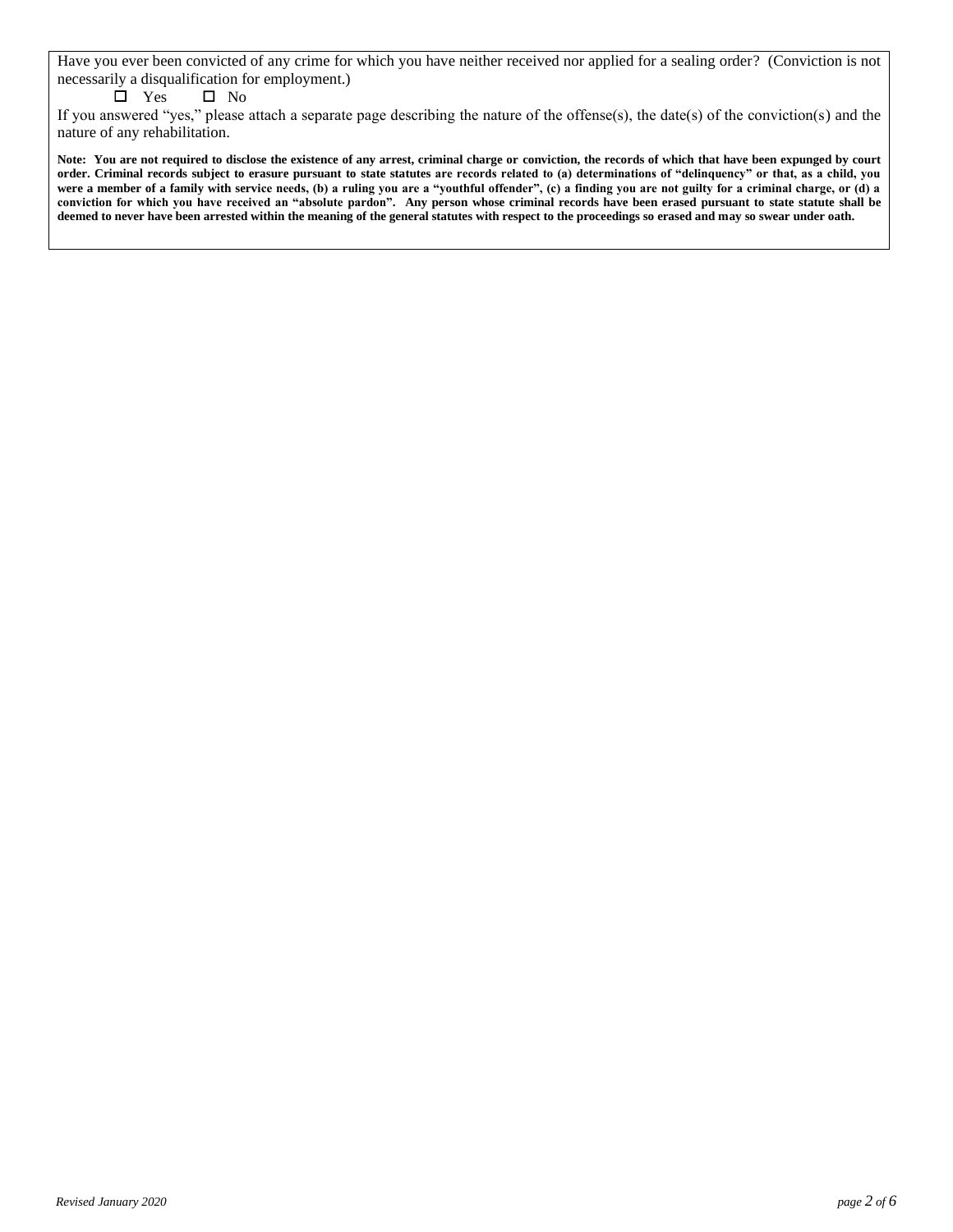## **EDUCATION AND TRAINING**

| <b>LEVEL</b>       | <b>SCHOOL</b> | <b>CITY</b> | <b>STATE</b> | NO. OF<br><b>YEARS</b> | <b>DEGREE EARNED</b><br>or NUMBER CREDITS | <b>GPA</b> |
|--------------------|---------------|-------------|--------------|------------------------|-------------------------------------------|------------|
| <b>High School</b> |               |             |              |                        |                                           |            |
| <b>Technical</b>   |               |             |              |                        |                                           |            |
| <b>College</b>     |               |             |              |                        |                                           |            |
| <b>College</b>     |               |             |              |                        |                                           |            |
| Graduate           |               |             |              |                        |                                           |            |
| Graduate           |               |             |              |                        |                                           |            |
| <b>Other</b>       |               |             |              |                        |                                           |            |

| Please list all Specialized Certificates or Degrees you have earned. |         |               |              |  |  |
|----------------------------------------------------------------------|---------|---------------|--------------|--|--|
| <b>Degree / Certificate</b>                                          | Subject | <b>School</b> | City & State |  |  |
|                                                                      |         |               |              |  |  |
|                                                                      |         |               |              |  |  |
|                                                                      |         |               |              |  |  |
|                                                                      |         |               |              |  |  |

**If you are applying for a job which will entail driving a Company vehicle, please answer the following:**

**Do you have a Commercial Drivers License?** □ Yes □ No

| Optional: Do you speak, read, or write a language other than English? | Y es | N <sub>0</sub> | speak | Read | Write |
|-----------------------------------------------------------------------|------|----------------|-------|------|-------|
| Language:<br>                                                         |      |                |       |      |       |
| Language:                                                             |      |                |       |      |       |

**Do you have a Driver's License? Yes No**

#### **NOTICES**

**Equal Opportunity Employer**

**Wallkill Valley Federal Savings and Loan is an equal opportunity employer, and prohibits discrimination against any persons on account of their race, color, religious creed, age, sex, sexual orientation, gender identity, marital or civil union status, national origin, ancestry, present or past history of mental disorder, mental retardation, learning disability, physical disability or any protected class in the administration of its employment practices.**

#### **At Will Employment**

**Wallkill Valley Federal Savings and Loan is an "at will" employer, and reserves the right to terminate employment or change the conditions of employment, including but not limited to compensation and benefits, with or without cause, and with or without notice, at any time.**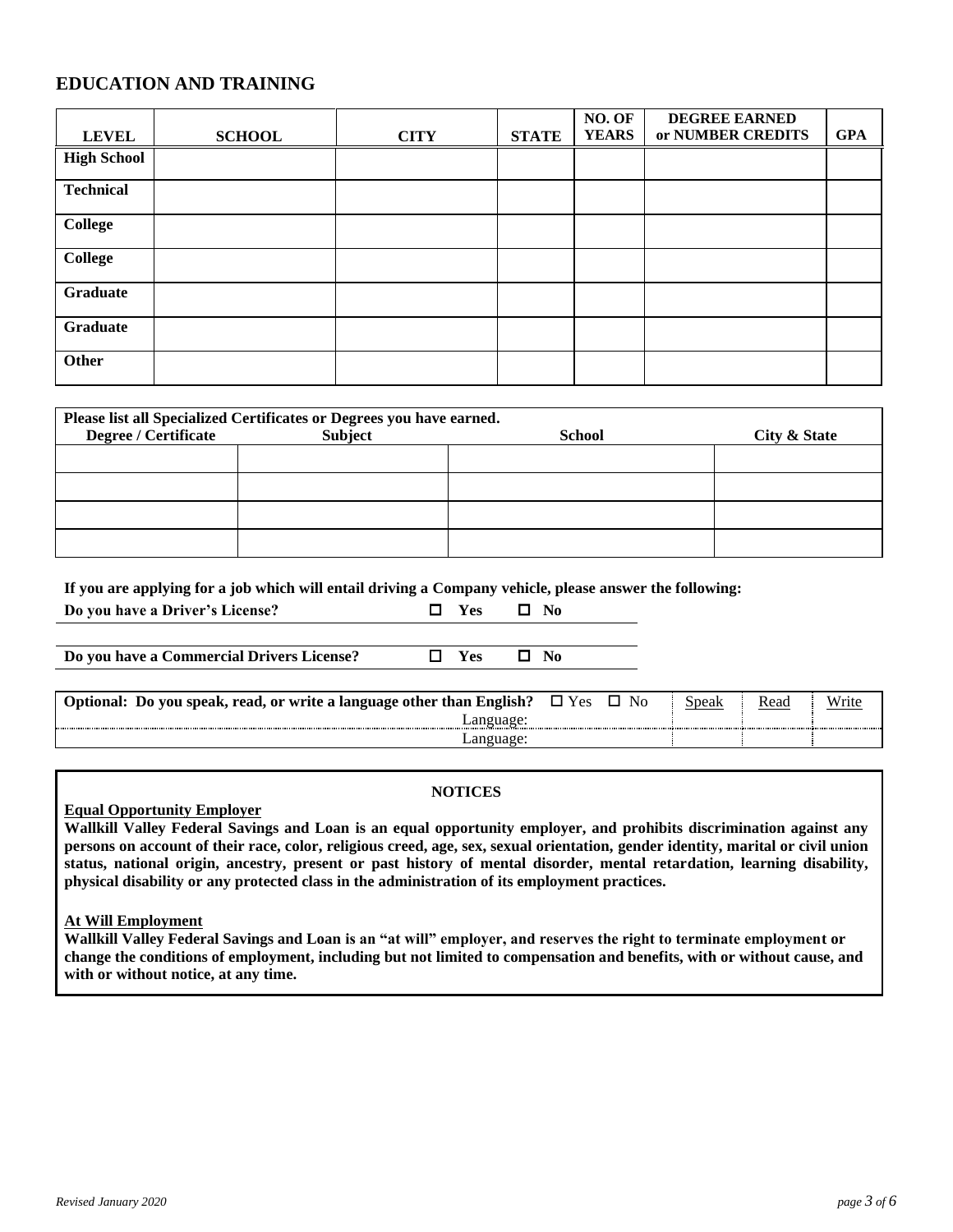## **EMPLOYMENT HISTORY**

List all employment in order, beginning with current or most recent. Include military experience if applicable. Do not reference resume. Attach additional pages if necessary.

| Employer                                                 | Type of Organization<br>Dates of Employment (month, year)<br>To:<br>From: |
|----------------------------------------------------------|---------------------------------------------------------------------------|
| <b>Mailing Address</b>                                   | Position                                                                  |
| City<br><b>State</b>                                     | Duties                                                                    |
| Telephone Number                                         |                                                                           |
|                                                          |                                                                           |
| Supervisor's Name                                        | Reason for Leaving                                                        |
| May we contact for reference? $\Box$ Yes<br>$\square$ No |                                                                           |

| Employer               |              | Dates of Employment (month, year) | Type of Organization |
|------------------------|--------------|-----------------------------------|----------------------|
|                        |              | From:<br>To:                      |                      |
| <b>Mailing Address</b> |              | Position                          |                      |
|                        |              |                                   |                      |
| City                   | <b>State</b> | Duties                            |                      |
|                        |              |                                   |                      |
| Telephone Number       |              |                                   |                      |
|                        |              |                                   |                      |
| Supervisor's Name      |              | Reason for Leaving                |                      |
|                        |              |                                   |                      |

| Employer                 |              | Dates of Employment (month, year)<br>To:<br>From: | Type of Organization |
|--------------------------|--------------|---------------------------------------------------|----------------------|
| <b>Mailing Address</b>   |              | Position                                          |                      |
| City<br>Telephone Number | <b>State</b> | Duties                                            |                      |
| Supervisor's Name        |              | Reason for Leaving                                |                      |

### **REFERENCES**

Please list at least three employment references and two personal references (non-relatives) that you give permission for us to contact.

|             | Name | Address | Telephone Number | How Long<br>Known? | How Associated? |
|-------------|------|---------|------------------|--------------------|-----------------|
| Employment: |      |         |                  |                    |                 |
| Employment: |      |         |                  |                    |                 |
| Employment: |      |         |                  |                    |                 |
| Personal:   |      |         |                  |                    |                 |
| Personal:   |      |         |                  |                    |                 |
| Personal:   |      |         |                  |                    |                 |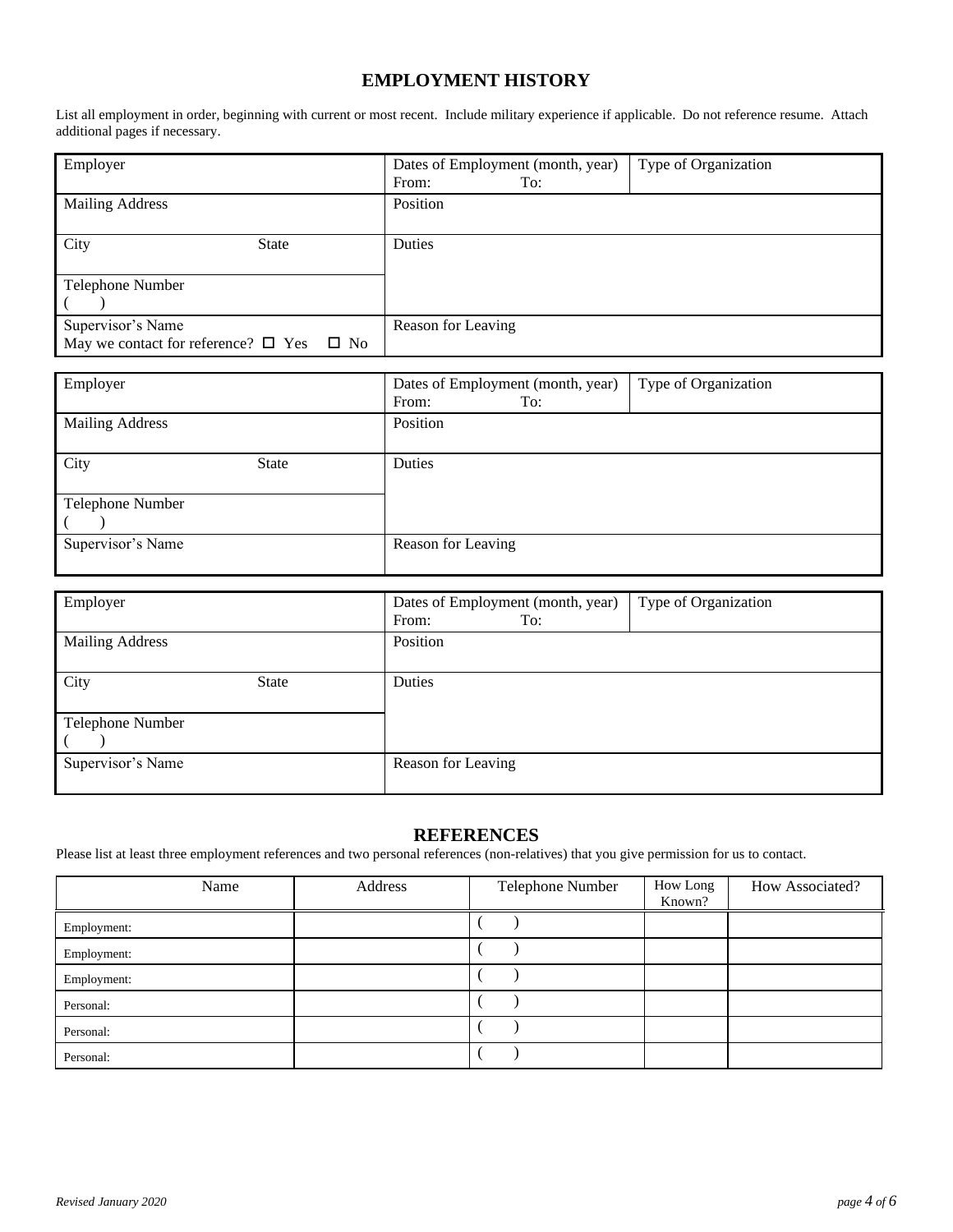## **EMPLOYMENT APPLICATION DISCLAIMER and RELEASE OF INFORMATION AUTHORIZATION**

(Please Read Carefully Before Signing)

I certify that all statements given on this application and all other information provided are true and accurate, and I understand that falsification, omission, or misrepresentation in this or any other personnel record can result in my termination, if hired. I authorize verification of all statements contained in this application (and the accompanying resume, if any). I authorize Wallkill Valley Federal Savings and Loan to contact my present employer (unless otherwise noted in this application form), past employers, and listed references. I authorize any person, school, current or previous employer, and organizations including state, local, or federal law enforcement authorities to provide Wallkill Valley Federal Savings and Loan with relevant information regarding my work history and personal background, including but not limited to, education, professional licensing, criminal history, driving history, personal character, abilities, work habits, mode of living, residency, immigration status, general reputation, performance, experience and other qualities pertinent to qualifications for employment, including reasons for termination from past employment, and I release Wallkill Valley Federal Savings and Loan and all other such persons and organizations from any legal liability in connection with the request for and release of such information. I authorize Wallkill Valley Federal Savings and Loan to conduct any and all such background investigations as it deems necessary, including but not limited to, an investigation of police records and a protective services background check. By completing and signing this form, I authorize, without reservation, any party, including but not limited to, employers, law enforcement agencies, state agencies, institutions and private information bureaus or repositories, contacted by Wallkill Valley Federal Savings and Loan to furnish any or all of the above listed information. My signature below releases Wallkill Valley Federal Savings and Loan from any and all liability for damages arising from the investigation and disclosure of the requested information. Further, it releases and discharges all liability from all companies, agencies, officials, officers, employees and other persons, who, in good faith, provide to Wallkill Valley Federal Savings and Loan the above mentioned information as requested, in order to successfully complete a background investigation.

I agree that if I am offered employment by Wallkill Valley Federal Savings and Loan and accept, my employment will be employment "at will" and that my employment can be terminated, with or without cause, and with or without notice, at any time, at the option of either Wallkill Valley Federal Savings and Loan or me. I understand that neither this application nor any other personnel form will constitute a contract for employment, and that the Company may change the conditions of employment, including but not limited to compensation and benefits, at any time. If hired, I agree, as a condition of employment, to keep confidential and not disclose to anyone all information acquired during employment which is of a confidential, proprietary, or privileged nature.

I understand that Wallkill Valley Federal Savings and Loan is an Equal Opportunity Employer and does not discriminate in employment. It is understood that no question on this employment application is used for the purpose of limiting or excusing any applicant's consideration for employment on a basis prohibited by local, state, or federal law.

Your signature authorizes a photocopy or fax copy of this authorization to be as valid as the original.

**Signature of Applicant Date**